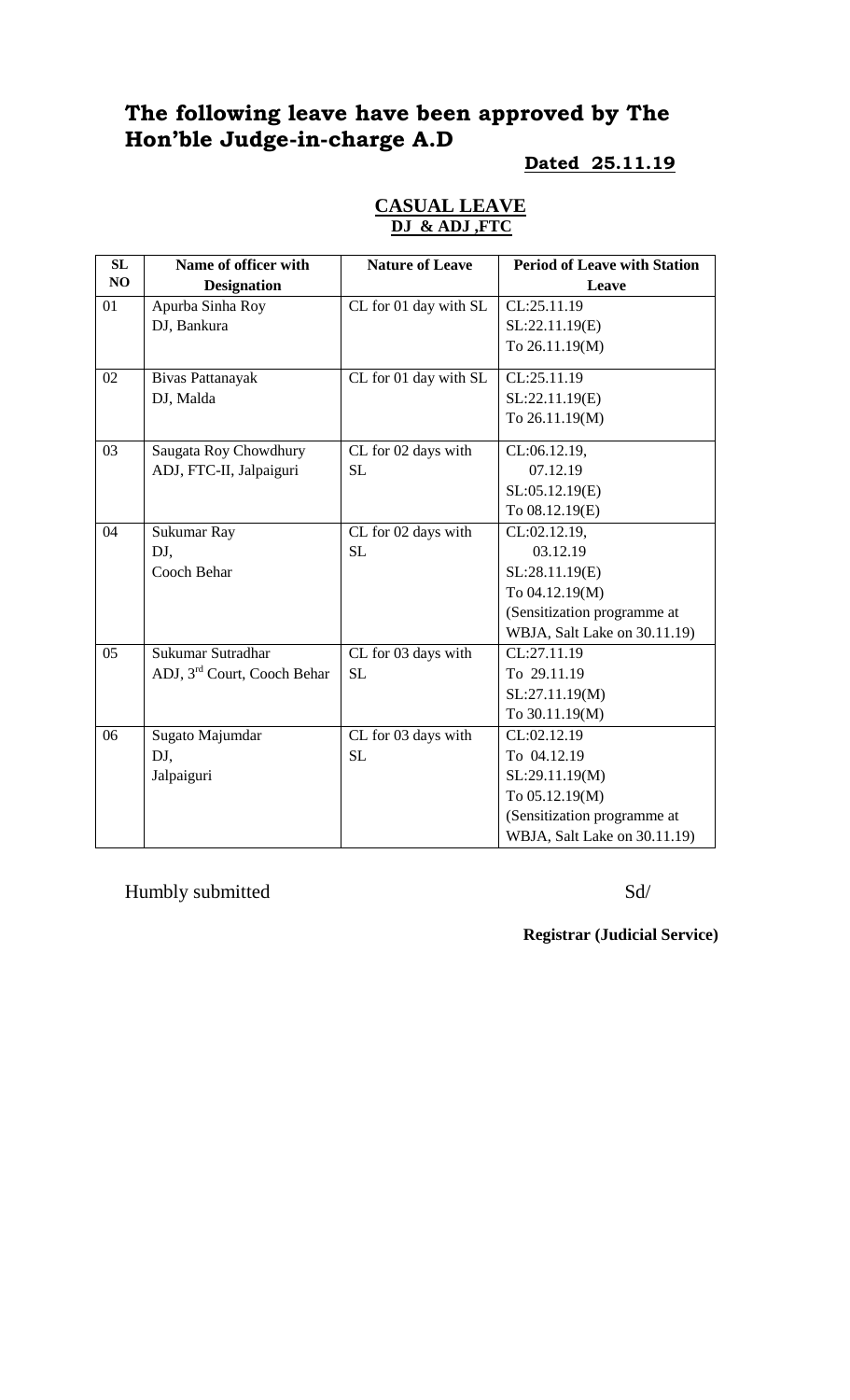# **The following leave have been approved by The Hon'ble Judge-in-charge A.D**

**Dated 25.11.19**

| <b>SL</b><br>N <sub>O</sub> | Name of officer with<br><b>Designation</b>                          | <b>Nature of Leave</b> | <b>Period of Leave with</b><br><b>Station Leave</b> |
|-----------------------------|---------------------------------------------------------------------|------------------------|-----------------------------------------------------|
| 01                          | Baishnab Sarkar<br>ADJ, FTC-IV, Barasat, 24pgs(N)                   | CL for 01 day          | CL:18.11.19                                         |
| 02                          | Dulal Chandra Kar<br>ADJ, Spl Court, Balurghat,<br>Dakshin Dinajpur | CL for 02 days         | CL:04.11.19,<br>05.11.19                            |
| 03                          | Sumitra Roy<br>ADJ, $2nd$ Court, Barasat, $24pgs(N)$                | CL for 02 days         | CL:21.11.19,<br>22.11.19                            |

#### **CASUAL LEAVE DJ & ADJ ,FTC**

Humbly submitted

.

Sd/

**Registrar (Judicial Service)**